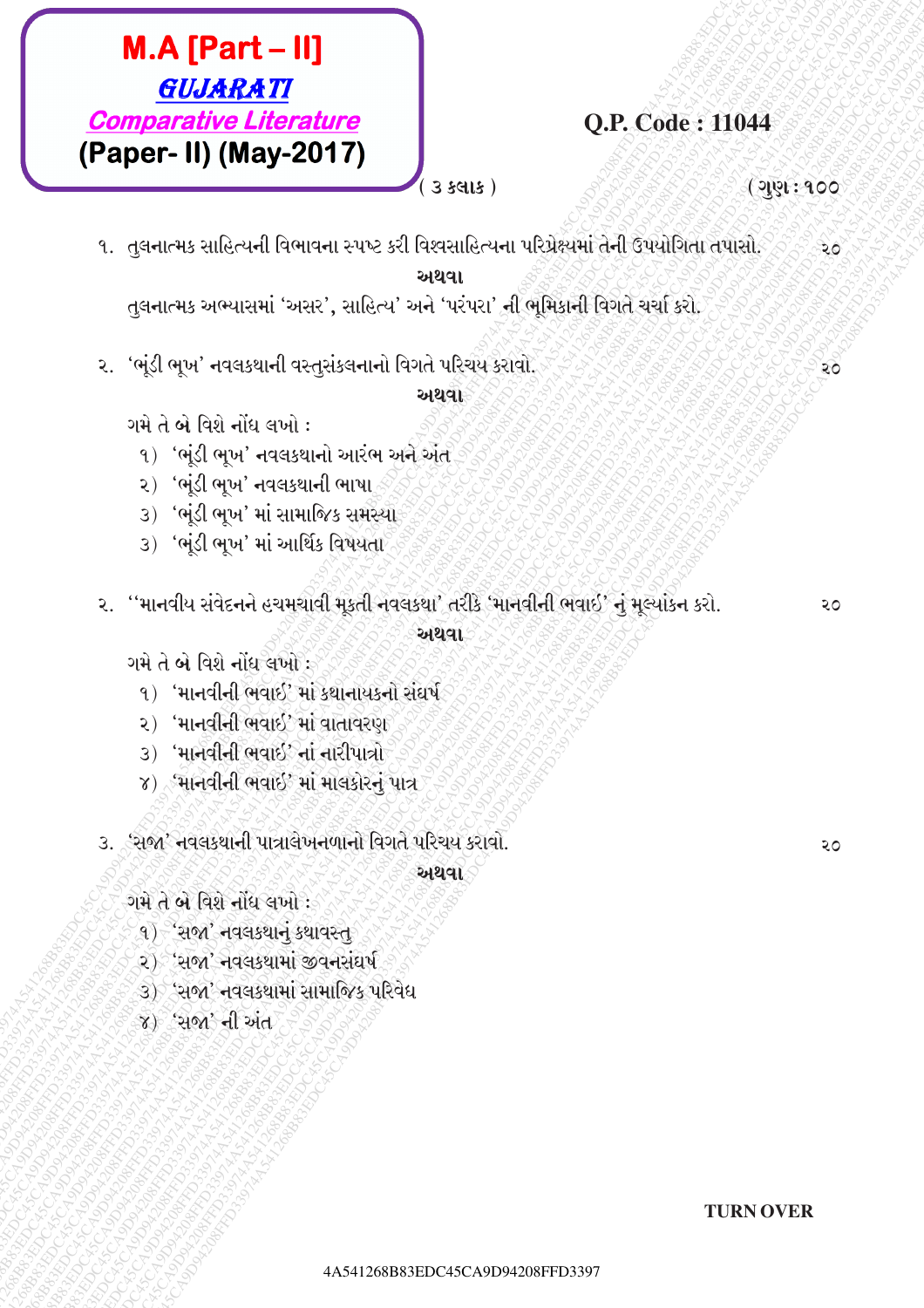$\overline{\mathbf{z}}$ 

૪. 'આંસુભીનો ઉજાસ' નવલકથાની ઘટકતતત્ત્વોને આધારે ચર્ચા કરો

અથવા

ગમે તે બે વિશે નોંધ લખો:

- १) 'આંસુભીનો ઉજાસ' નું ભાષાકીય પરિમાણ
- २) 'આંસુભીનો ઉજાસ' માં નિરૂપીત સામાજિક યથાથી
- 3) 'આંસુભીનો ઉજાસ' માં મુખ્ય પાત્રોની ભૂમિકા
- ૪) 'આંસુભીનો ઉજાસ' માં કેન્દ્રવર્તી વિચાર

૨૦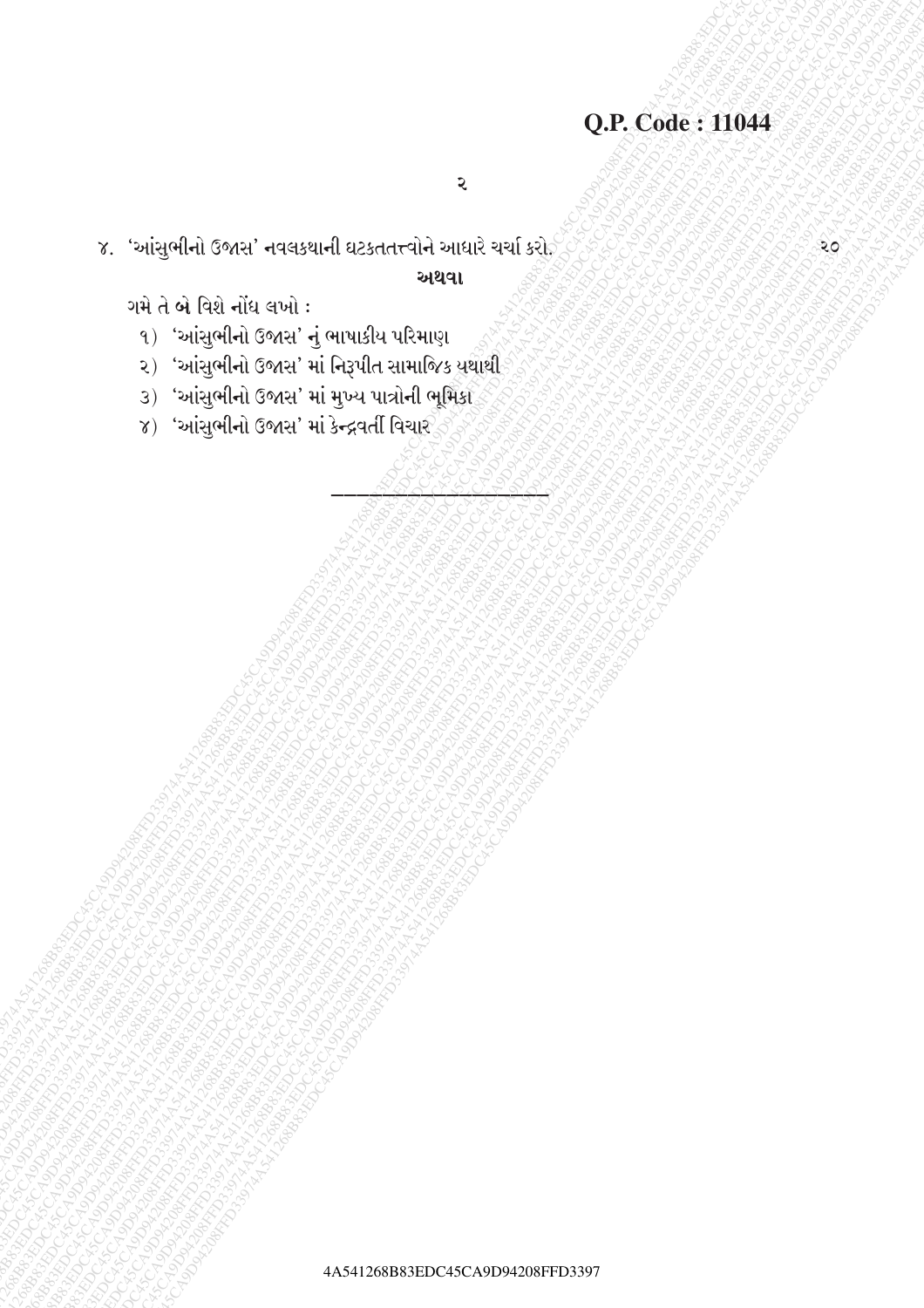

४) દ્વનિ પરિવર્તનનાં પ્રકારો

**TURN OVER**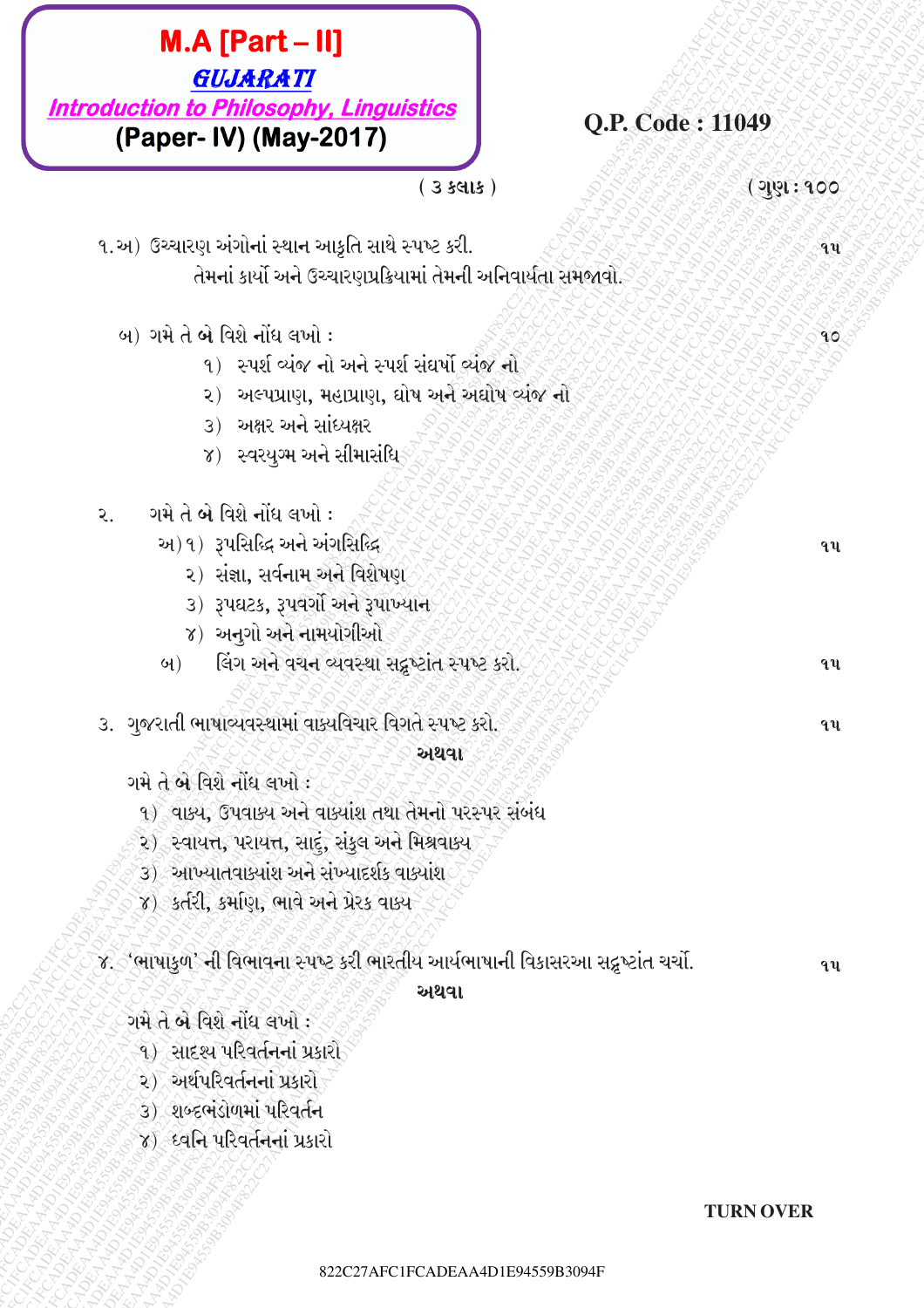# Q.P. Code: 11049

 $\overline{\mathbf{z}}$ 

૫. 'માન્યભાષા' અને બોલીની વ્યાખ્યા સ્પષ્ટ કરી તે બે વચ્ચેનો તફાવત સમજાવો અને કાઠિયાવાડી બોલીની ે ૧૫ લાક્ષણિકતાઓ સમજાવો.

#### અથવા

- ગમે તે બે વિશે નોંધ લખો:
	- ૧) ચરોતરી બોલી
	- ૨) પટ્ટણી બોલી
	- 3) સુરતી બોલી
	- $\gamma$ ) કાઠિયાવાડી બોલી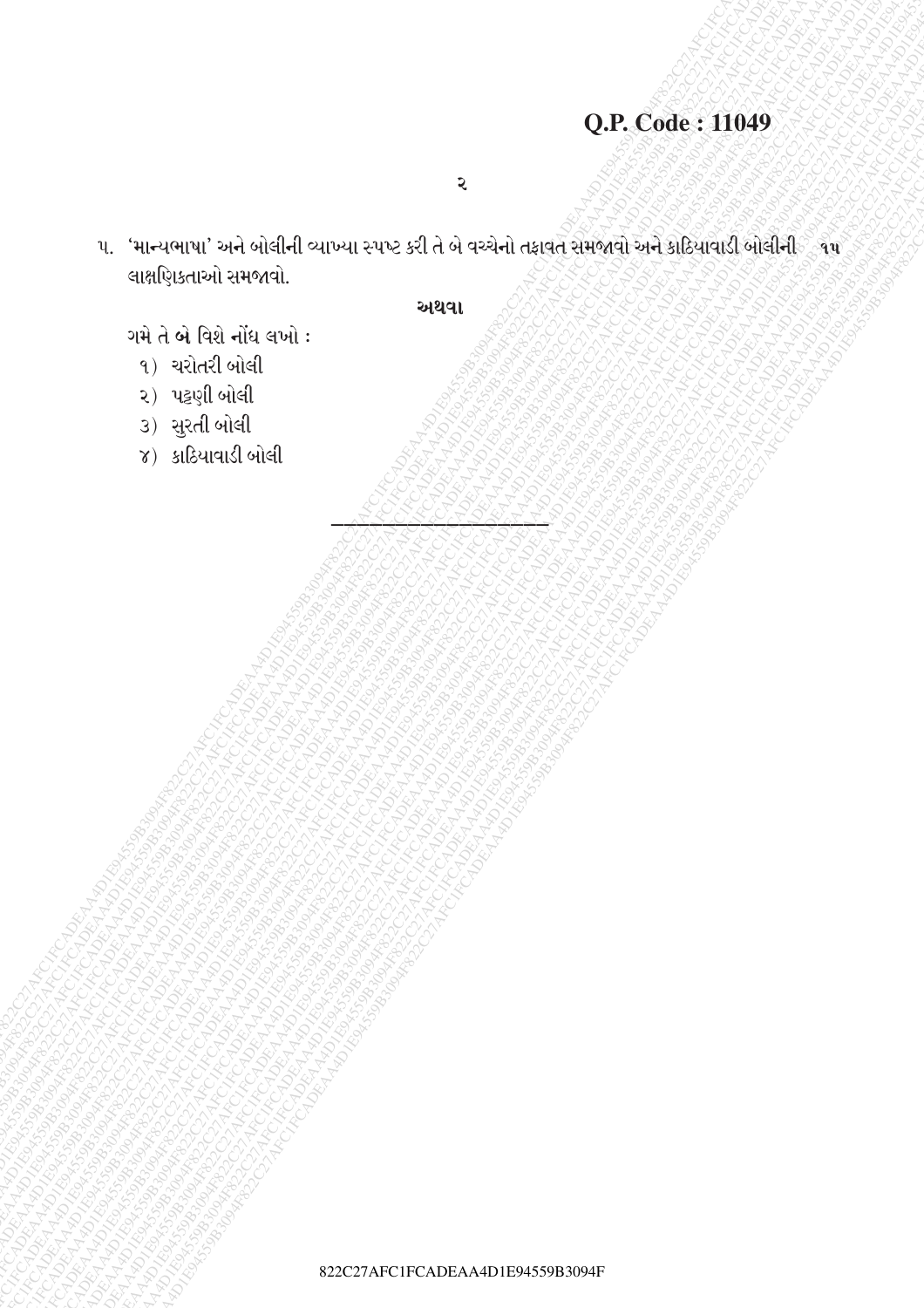# $M.A [Part - II]$ **GUJARATI Detail Study of Medieval Text** (Paper- VI) (May-2017)

O.P. Code: 11051

 $(35915)$ 

( ગુણ : ૧૦૦

૨૦

૧. પદ્યવાર્તાની સ્વરૂપની વિશિષ્ટતા દર્શાવી 'મદનમોહના' નું પદ્યવાતી તરીકે મૂલ્યાંકન કરો.

અથવા

- ગમે તે બે વિશે નોંધ લખો :
	- १) 'મદનમોહના' માં શુંગારરસ
	- ૨) 'મદનમોહના' માં સમાજજીવન
	- 3) 'મદનમોહના' ના સ્ત્રી પાત્રો
	- ४) 'મદનમોહના' માં ગૌણપાત્રો
- ૨. '''કુંવરબાઇનું મામેરું' માં જગત અને ભગતે વચ્ચેનો સંઘર્ષ રજૂ થયો છે, અંતે ભક્તની શ્રદ્ધાનો વિજય રજૂ  $20$ થયો છે'' આ વિઘાનની 'કુંવરબાઇનું મામેરું' ને આધારે ચર્ચો કરો.

#### અથવા

ગમે તે બે વિશે નોંધ લખો :

- ૧) 'કુંવરબાઇનું મામેરું' માં વર્ણનકળા
- ૨) 'કુંવરબાઇનું મામેરું' ની કરુણરસ
- 3) 'કુંવરબાઇનું મામેરૂં' માં દામોદર દોશી અને કમળા શેઠાણી
- ૪) 'કુંવરબાઇનું મામેરું' માં ગૌણપાત્રો
- 3. "મીરાંનાં સુકુમાર હૃઘ્યની છબિ 'મીરાંના પદો' માં ઝીલાઈ છે' આ વિદ્યાનને આધારે 'મીરાંના પદો' ની ૨૦ સમીક્ષા કરો.

### અથવા

ગમે તે બે વિશે નોંધ લખો :

- ૧) ંગોવિંદો અમારો પ્રાણપ્યારો' કાવ્યનો આસ્વાદ
- ૨) 'મીરાનાં પદો' માં રૂપક્યોજના
- 3) 'મીરાંના પદો' માં વિરહ
- ४) 'મીરાંનાં પદો' માં શ્રીકખ્ણનં ભાવચિત્ર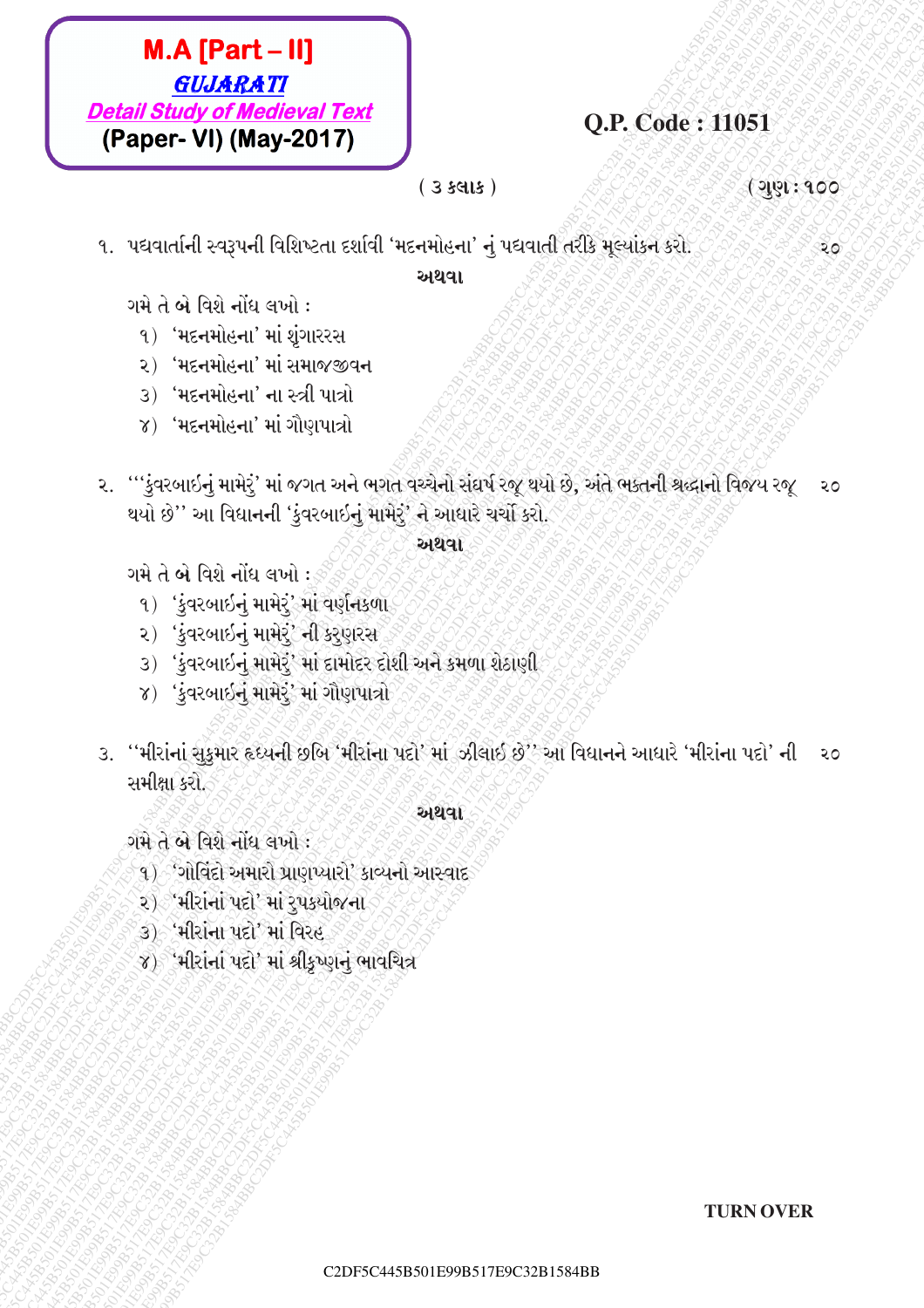## Q.P. Code: 11051

૨

૪. 'પ્રબંધ' સ્વરૂપની લાક્ષણિકતાઓનો પરિચય કરાવી 'કાન્હડદે પ્રબંધ' નું પ્રબંધ તરીકે મૂલ્યાંકન કરો.

#### અથવા

ગમે તે બે વિશે નોંધ લખો:

- १) ' अन्हरहे प्रजंध' मां युद्धवर्णुन
- २) अन्हर्डनुं व्यक्तित्व
- 3) 'કાન્હડદે પ્રબંધ' માં સમાજજીવન
- ૪) 'કાન્હડદે પ્રબંધ' માં ગૌણપાત્રો

પ. સસંદર્ભે વિવરણ કરો (ગમે તે ત્રણ):

- અ) 'તેહ મદન તો નાઠો તર્ત, ભણે માથે આવ્યું મર્ત.
- બ) પ્રેમ તણી કટારી મારી રે, અળગી નરહી લગાર.
- ક) મહેતાજી મામેરે આવ્યા, સમર્યા શ્રી જગદીશજી; ત્રણ સખીઓ સંઘાતે આલી, વેરાગી દશવીશજી.
- ડ) ગઢ ગિરૂઉ જિસઉ કૈલાસ, પુણ્યવંતનઉ ઉપરિ વાસ.

२०

૨೦